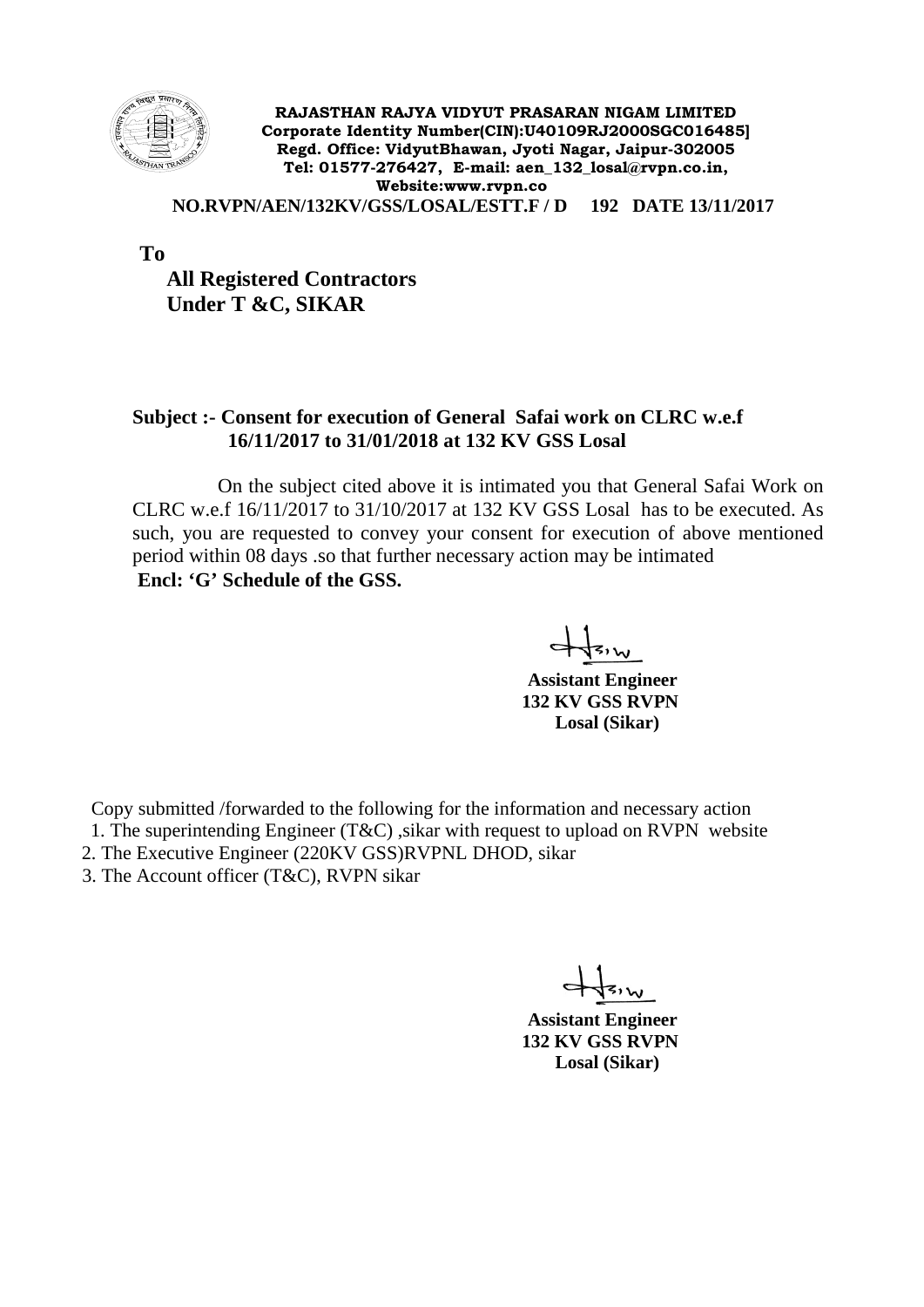## **'G' SCHEDULE**

## **Name of Work:** General Safai Work in the following Area of 132 KV GSS,LOSAL

## **Name of Office:** Assistant Engineer, 132 KV GSS, RRVPN LOSAL Period :- from 16/11/2017 to 31/01/2018 i.e 77days

| S.<br>No. | <b>Description of Work</b>                                                                                                                                                                                                                                                                                                                                                                                                                                                    | <b>Frequency</b><br>of work             | Approx<br>Area           | Rate                                          | <b>Amount</b><br>As per BSR |
|-----------|-------------------------------------------------------------------------------------------------------------------------------------------------------------------------------------------------------------------------------------------------------------------------------------------------------------------------------------------------------------------------------------------------------------------------------------------------------------------------------|-----------------------------------------|--------------------------|-----------------------------------------------|-----------------------------|
| 1.        | General Safai Works Sweeping of the road<br>inside the Yard, Inspection path, Trench<br>cover, foundation etc. Disposal of garbage<br>so collected at a place outside GSS as fixed<br>by officer in Charge. Broom stick and other<br>items as required has to be arranged by the<br>contractor                                                                                                                                                                                | Weekly<br>$(11$ weeks $)$               | 2041 Sq.<br><b>Meter</b> | <b>Rs. 4.00</b><br>per 100<br><b>Sq.Meter</b> | 898.04                      |
| 2.        | General Safai Works Cleaning of the roof of<br>Control room, Rest house and other office<br>in the premises including the cleaning of<br>rain water drainage pipes. Disposal of<br>garbage so collected at a place outside GSS<br>as fixed by officer in Charge. Broom stick<br>and other items as required has to be<br>arranged by the contractor                                                                                                                           | <b>Monthly</b><br>$(2.5 \text{ month})$ | 336 Sq.<br><b>Meter</b>  | <b>Rs. 3.60</b><br>per 100<br>Sq.Meter        | 30.24                       |
| 3.        | General Safai Works, Sweeping with<br>broomstick and mopping of floor with<br>Phenyl of office premises of GSS, Control<br>room, Verandah, Staircase, PLCC room,<br>Battery room, Rest room etc.<br>Note:-<br>1. Broomstick, mopper, Duster etc. required<br>are to be arranged by the contractor only.<br>2. Other cleaning agents like phenyl, phenyl<br>Balls, chemicals etc. shall be arranged by<br>RVPN.<br>3. The payments shall be made on the basis<br>of floor area | <b>Daily</b><br>77day                   | 317<br><b>Sq.Meter</b>   | <b>Rs. 19</b><br>per 100<br><b>Sq.Meter</b>   | 4637.71                     |